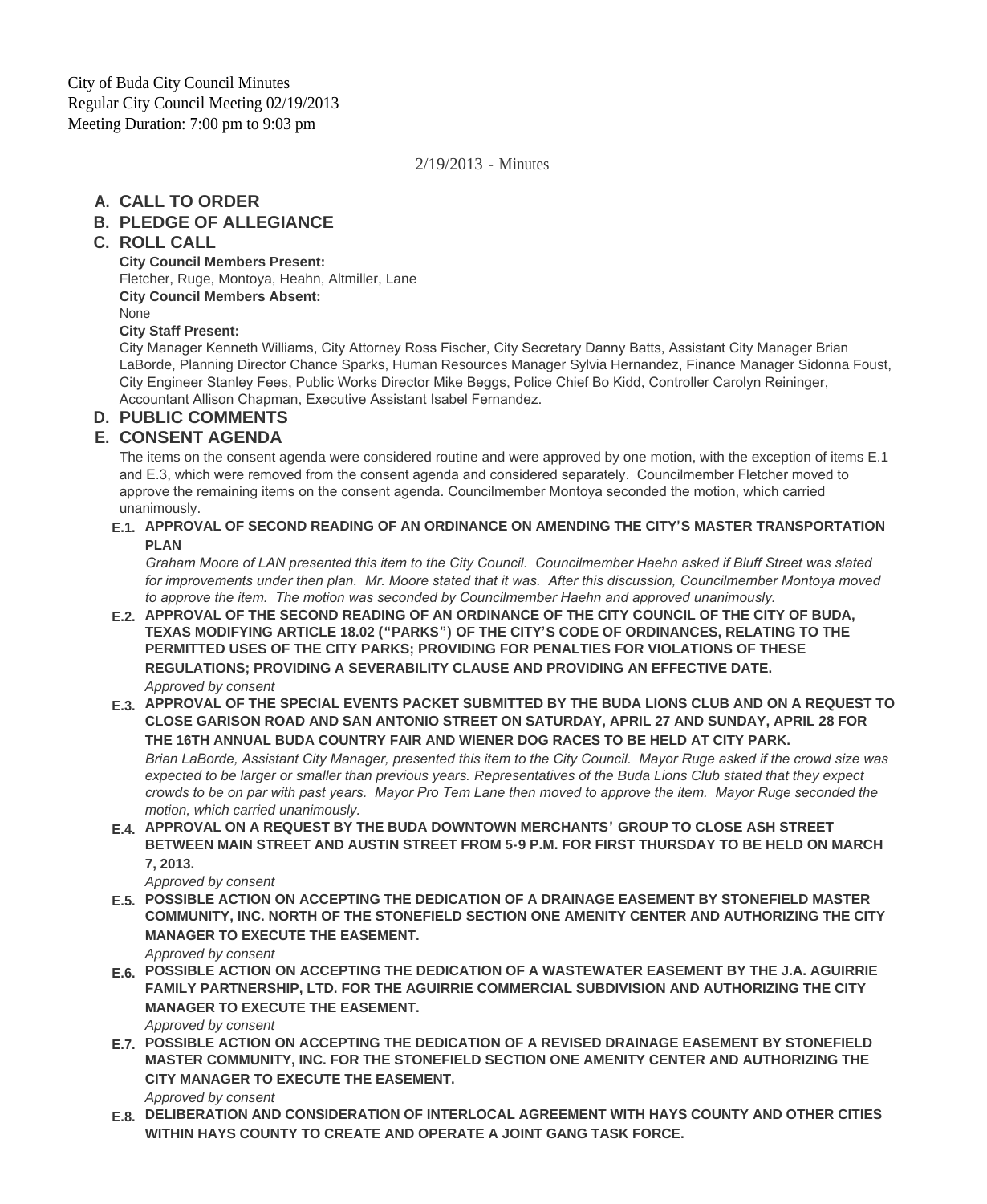*Approved by consent*

### **PRESENTATION F.**

### **PRESENTATION AND DISCUSSION OF RACIAL PROFILING STATISTICS FROM 2012 F.1.**

*Police Chief Bo Kidd presented this item to the City Council. He stated that the report was required by state statute and showed that the City had no unusual enforcement activities adversely impacting racial minorities.*

### **REGULAR AGENDA ITEMS G.**

**DELIBERATION AND POSSIBLE ACTION REGARDING CONSIDERATION OF A RESOLUTION GIVING CONSENT TO G.1. THE ISSUANCE OF UNLIMITED TAX ROAD BONDS BY SUNFIELD MUNICIPAL UTILITY DISTRICT NO.1, A CONSERVATION AND RECLAMATION DISTRICT LOCATED WITHIN THE EXTRATERRITORIAL JURISTICTION OF THE CITY.**

*Brian LaBorde, Assistant City Manager, introduced this item to the City Council. Ron Burkhart, a representative of MUD No. 1, presented the item to the City Council. He stated that the District was required to obtain the approval of the City Council before it could issue road bonds, and further stated that the tax rate of the City within the City Limits would not be affected by the issuance of these bonds. Councilmember Fletcher then moved to approve the item. The motion was seconded by Councilmember Montoya and approved unanimously.*

### **DISCUSSION AND POSSIBLE ACTION TO APPROVE THE 2010-2011 AUDITED FINANCIALS G.2.**

*Sidonna Foust, Finance Manager, presented this item to the City Council. She stated that the audit had been significantly delayed because incorrect accounting had been discovered dating back to 2007. This required the City Finance Department to correct the City's books for all years between 2007 and 2010/11 before they could accurately conduct the audit for fiscal year 2010-2011. She also stated that, while the audit revealed several deficiencies in accounting and record keeping by previous City Finance Directors, most of the noted deficiencies have already been resolved by City staff. After the presentation, Mayor Pro Tem Lane moved to approve the item. Councilmember Montoya seconded the motion, which carried unanimously.* 

**DELIBERATION AND POSSIBLE ACTION ON APPROVAL OF A RESOLUTION AUTHORIZING AND DIRECTING G.3. STAFF TO PROVIDE FOR PUBLIC HEARING NOTIFICATION, PREPARE A SERVICE PLAN AND INITIATE ANNEXATION PROCEEDINGS ON APPROXIMATELY 1.02 ACRES OF LAND SURROUNDED BY THE CURRENT CITY OF BUDA CITY LIMITS, AND LOCATED NEAR THE NORTHWEST CORNER OF SOUTH FM 967/SOUTH LOOP 4/SOUTH MAIN STREET AND PRECISION DRIVE.**

*Chance Sparks, Director of Planning, presented this item to the City Council. He stated that this parcel was one that had been previously identified and approved for annexation by the City Council through the City's Growth Plan. Mayor Pro Tem Lane moved to approve the resolution and set the required public hearing for April 9, 2013 at 6:30 p.m. Councilmember Montoya seconded the motion, which carried unanimously.*

**DELIBERATION AND POSSIBLE ACTION ON APPROVAL OF A RESOLUTION AUTHORIZING AND DIRECTING G.4. STAFF TO PROVIDE FOR PUBLIC HEARING NOTIFICATION, PREPARE A SERVICE PLAN AND INITIATE ANNEXATION PROCEEDINGS ON APPROXIMATELY 3.35 ACRES OF LAND LOCATED ON FM 1626 IMMEDIATELY NORTH OF BROADWAY BANK.**

*Chance Sparks, Director of Planning, presented this item to the City Council. He stated that this parcel was one that had been previously identified and approved for annexation by the City Council through the City's Growth Plan. Councilmember Fletcher moved to approve the resolution and set the required public hearing for April 9, 2013 at 6:30 p.m. Mayor Pro Tem Lane seconded the motion, which carried unanimously.*

**DELIBERATION AND POSSIBLE ACTION ON APPROVAL OF A RESOLUTION AUTHORIZING AND DIRECTING G.5. STAFF TO PROVIDE FOR PUBLIC HEARING NOTIFICATION, PREPARE A SERVICE PLAN AND INITIATE ANNEXATION PROCEEDINGS ON APPROXIMATELY 36 ACRES OF LAND LOCATED NEAR THE NORTHWEST CORNER OF IH-35 AND MAIN STREET.**

*Chance Sparks, Director of Planning, presented this item to the City Council. He stated that this parcel was one that had been previously identified and approved for annexation by the City Council through the City's Growth Plan. Mayor Pro Tem Lane moved to approve the resolution and set the required public hearing for April 9, 2013 at 6:30 p.m. Councilmember Haehn seconded the motion, which carried unanimously.*

**DELIBERATION AND POSSIBLE ACTION ON APPROVAL OF A RESOLUTION AUTHORIZING AND DIRECTING G.6. STAFF TO PROVIDE FOR PUBLIC HEARING NOTIFICATION, PREPARE A SERVICE PLAN AND TO INITIATE ANNEXATION PROCEEDINGS ON APPROXIMATELY 700 ACRES OF LAND LOCATED EAST OF TEXAS LEHIGH CEMENT COMPANY, NORTH OF THE CITY OF KYLE CITY LIMITS, WEST OF DACY LANE AND SOUTH OF WINDMILL WAY.**

*Chance Sparks, Director of Planning, presented this item to the City Council. He stated that this parcel was one that had been previously identified and approved for annexation by the City Council through the City's Growth Plan. Mayor Ruge moved to approve the resolution and set the required public hearing for April 9, 2013 at 6:30 p.m. Mayor Pro Tem Lane seconded the motion, which carried unanimously.*

### **EXECUTIVE SESSION H.**

The City Council convened in close executive session at 8:05 p.m. to consider the items below. The Council returned from closed executive session at 8:43 p.m. and took action as described below.